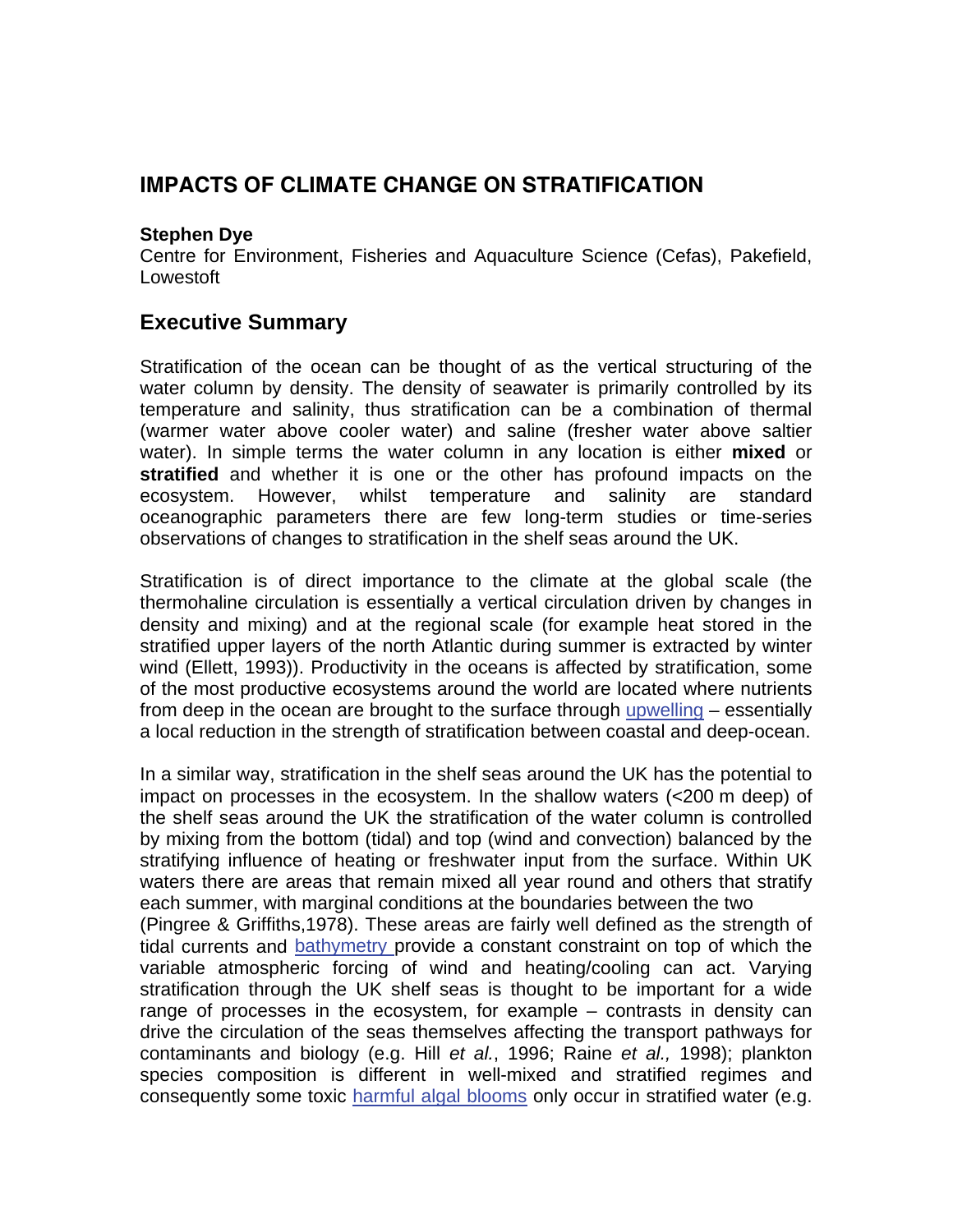Tett *et al.,* 2003); the supply of nutrients through the water column can be inhibited by stratification; and oxygen levels can be reduced in water that is isolated from ventilation at the surface (Karlson *et al.,* 2002).

There are few modelling studies of long-term change in stratification of the UK shelf seas and the future scenarios within UKCIP02 (Hulme *et al*., 2002) only assessed surface ocean variables. A [hindcast model](http://www.mccip.org.uk/arc/glossary.htm) study of the Irish Sea by Young and Holt (2006) forced a 3D model at high resolution with atmospheric conditions from the period 1950-1999. They found that the location of stratification stay broadly the same between 'warm' and 'cold' years but there is significant interannual variability in the timing and strength of thermal stratification. A significant trend towards later occurrence of the peak of the stratification cycle was also identified but the cause of this trend is not explained.

We have not considered the estuarine environment in this assessment and recommend that future MCCIP report cards contain specific information on stratification changes in this dynamic area between the land and sea environments. It might be speculated that any changes to rainfall patterns whether seasonality or occurrence of extreme events might have an impact in estuaries and the coastal regions of the shelf seas where direct freshwater inputs are important.

# **Level of Confidence**

Our confidence in understanding long-term change in shelf sea stratification should be regarded as **low** – whilst the dynamics of stratification in the shelf seas are fairly well understood, there are few observed time-series to identify change that has happened and only one hindcast modelling study published. Shelf-sea scenarios for the future are lacking and would be influenced by wind and storm predictions which themselves are low confidence areas within scenario models (UKCIP02).